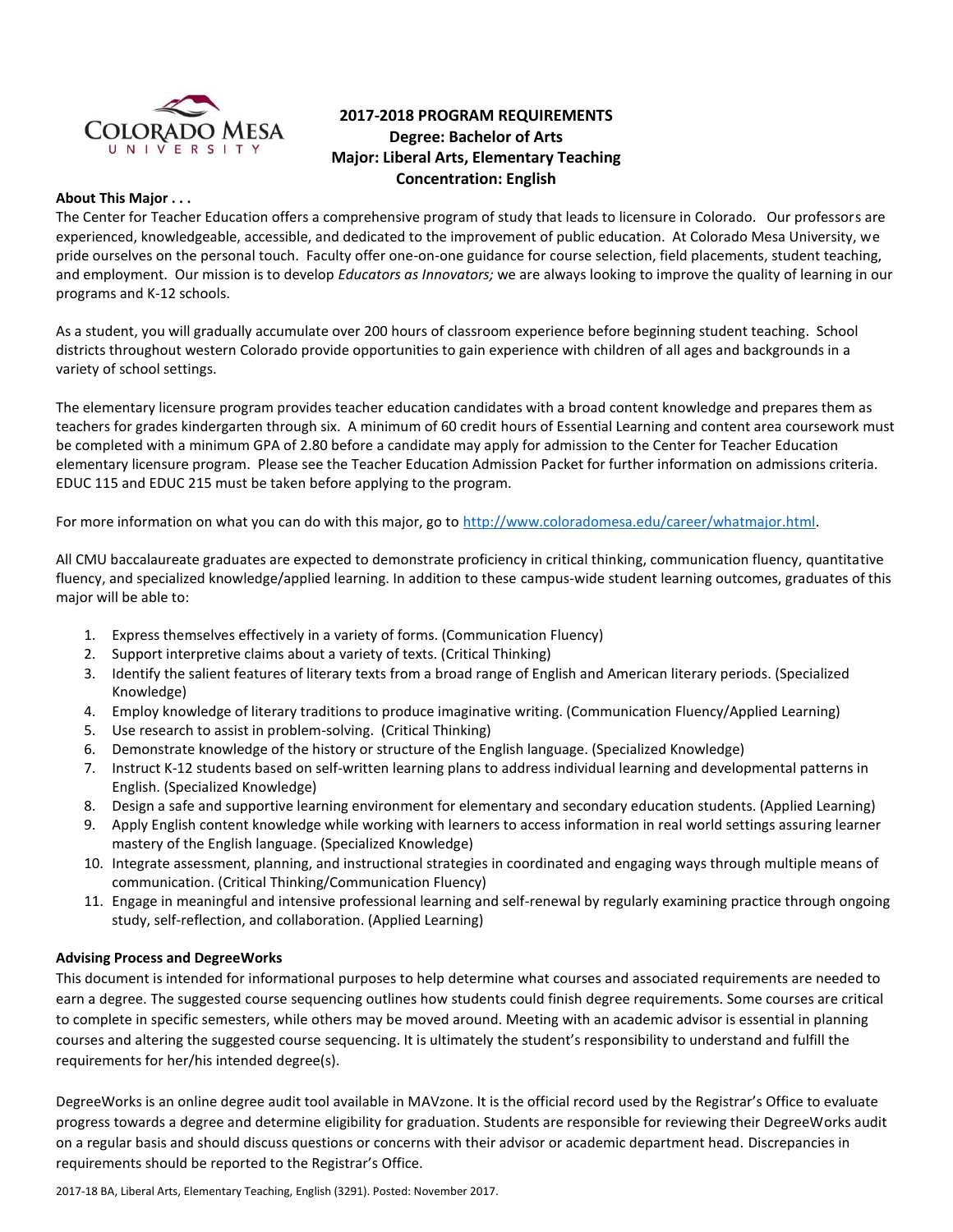### **Graduation Process**

Students must complete the following in the first two months of the semester prior to completing their degree requirements:

- Review their DegreeWorks audit and create a plan that outlines how unmet requirements will be met in the final semester.
- Meet with their advisor and modify their plan as needed. The advisor must approve the final plan.
- Submit the "Intent to Graduate" form to the Registrar's Office to officially declare the intended graduation date and commencement ceremony plans.
- Register for all needed courses and complete all requirements for each degree sought.

Submission deadlines and commencement details can be found at [http://www.coloradomesa.edu/registrar/graduation.html.](http://www.coloradomesa.edu/registrar/graduation.html)

If a student's petition for graduation is denied, it will be her/his responsibility to consult the Registrar's Office regarding next steps.

### **INSTITUTIONAL DEGREE REQUIREMENTS**

The following institutional degree requirements apply to all CMU baccalaureate degrees. Specific programs may have different requirements that must be met in addition to institutional requirements.

- 120 semester hours minimum.
- Students must complete a minimum of 30 of the last 60 hours of credit at CMU, with at least 15 semester hours in major discipline courses numbered 300 or higher.
- 40 upper-division credits (an alternative credit limit applies to the Bachelor of Applied Science degree).
- 2.00 cumulative GPA or higher in all CMU coursework.
- A course may only be used to fulfill one requirement for each degree/certificate.
- No more than six semester hours of independent study courses can be used toward the degree.
- Non-traditional credit, such as advanced placement, credit by examination, credit for prior learning, cooperative education and internships, cannot exceed 30 semester credit hours for a baccalaureate degree; A maximum of 15 of the 30 credits may be for cooperative education, internships, and practica.
- Pre-collegiate courses (usually numbered below 100) cannot be used for graduation.
- Capstone exit assessment/projects (e.g., Major Field Achievement Test) requirements are identified under Program-Specific Degree Requirements.
- The Catalog Year determines which program sheet and degree requirements a student must fulfill in order to graduate. Visit with your advisor or academic department to determine which catalog year and program requirements you should follow.
- See "Requirements for Undergraduate Degrees and Certificates" in the catalog for a complete list of graduation requirements.

# **PROGRAM-SPECIFIC DEGREE REQUIREMENTS**

- 2.80 cumulative GPA or higher in all CMU coursework
- 2.80 cumulative GPA or higher in coursework toward the major content area
- A cumulative grade point average of 2.8 or higher must be maintained for content courses-and overall GPA. A grade of B or better is required for all EDUC courses.
- Foreign language proficiency must be demonstrated by high school course work (2 years), college coursework (2 semesters), or competency testing.
- Students must take the PRAXIS II exam in the content area prior to beginning the internship. Also, ALL other coursework toward the degree must be successfully completed prior to the internship.
- A grade of C or better must be earned in all required courses, unless otherwise stated.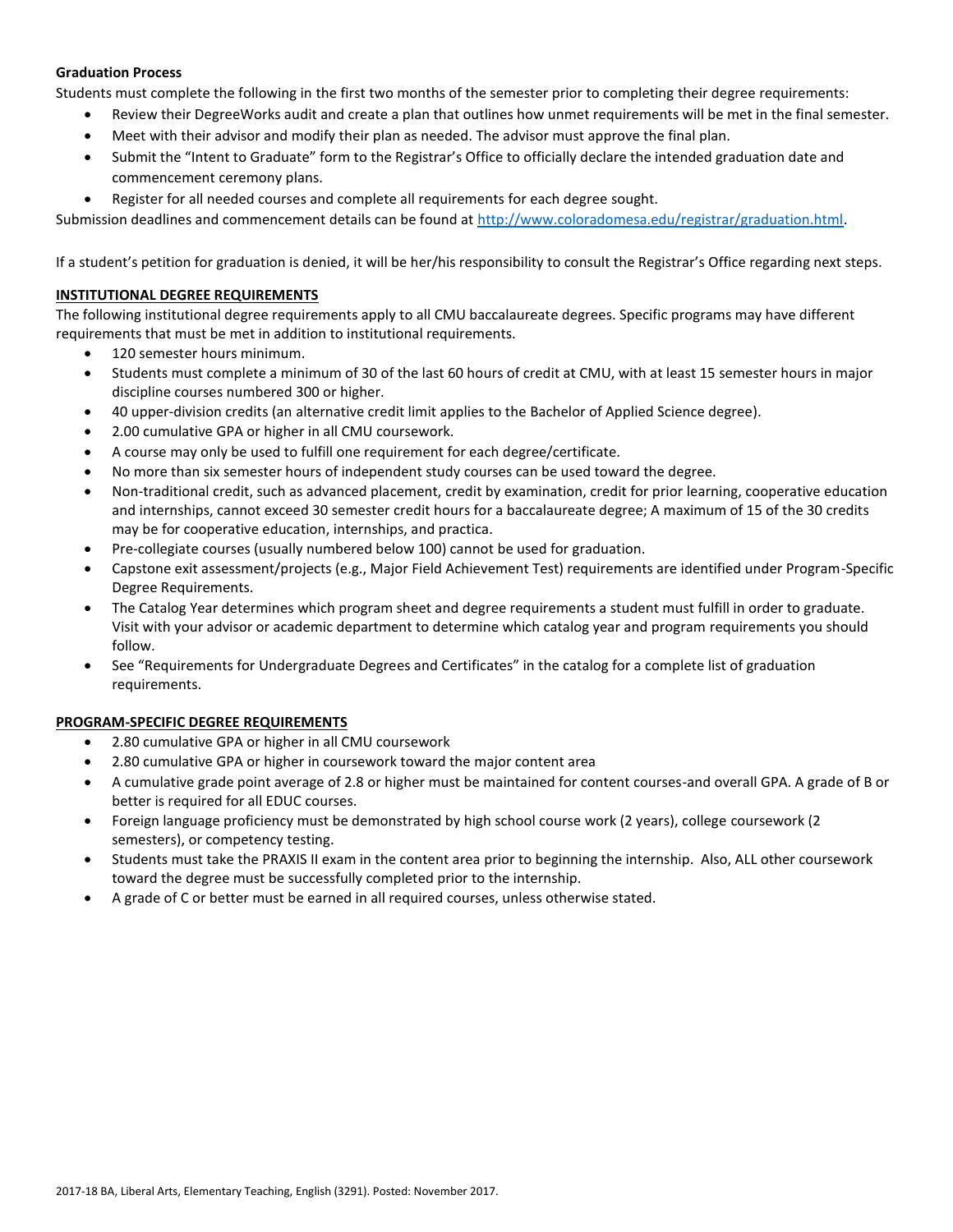### **ESSENTIAL LEARNING REQUIREMENTS (31 semester hours)**

See the current catalog for a list of courses that fulfill the requirements below. If a course is an Essential Learning option and a requirement for your major, you must use it to fulfill the major requirement and make a different selection for the Essential Learning requirement.

**English** (6 semester hours, must receive a grade of "B" or better and must be completed by the time the student has 60 semester hours.)

- $\Box$  ENGL 111 English Composition (3)
- ENGL 112 English Composition (3)

**Mathematics** (3 semester hours, must be taken after MATH 105. Must receive a grade of "B" or better, must be completed by the time the student has 60 semester hours.)

MATH 205 - Elements of Mathematics II

### **Humanities** (3 semester hours, must earn a grade of "B" or higher)

- $\Box$  One of the following courses:
	- ENGL 131 Western World Literature I (3)
	- ENGL 132 Western World Literature II (3)
	- ENGL 150 Introduction to Literature (3)
	- ENGL 222 Mythology (3)
	- ENGL 231 Non-Western World Literature I (3)
	- ENGL 232 Non-Western World Literature II (3)
	- ENGL 254 Survey of English Literature I (3)
	- ENGL 255 Survey of English Literature II (3)
	- ENGL 261 Survey of American Literature I (3)
	- ENGL 262 Survey of American Literature II (3)

**Social and Behavioral Sciences** (6 semester hours)

- $\Box$  PSYC 233 Human Growth and Development (3) (Must earn a grade of "B" or higher)
- $\Box$  GEOG 103 World Regional Geography (3)
- **Natural Sciences** (7 semester hours, one course must include a lab)
	- $\Box$  BIOL 101 General Human Biology (3)
	- BIOL 101L General Human Biology Laboratory (1)
	- $\Box$  One of the following courses: PHYS 100 - Concepts of Physics (3) PHYS 105 - Physics by Inquiry (2) and PHYS 105L - Physics by Inquiry Laboratory (1)

**History** (3 semester hours)

 $\Box$  HIST 131 - United States History (3)

**Fine Arts** (3 semester hours)

 $\Box$  Select one Fine Arts course (3)

#### **OTHER LOWER-DIVISION REQUIREMENTS**

**Wellness Requirement** (2 semester hours)

- $\Box$  KINE 100 Health and Wellness (1)
- $\Box$  Select one Activity course (1)

# **Essential Learning Capstone** (4 semester hours)

Essential Learning Capstone must be taken after completion of the Essential Learning English and Mathematics requirements, and when a student has earned between 45 and 75 hours.

- ESSL 290 Maverick Milestone (3)
- $\square$  ESSL 200 Essential Speech (1)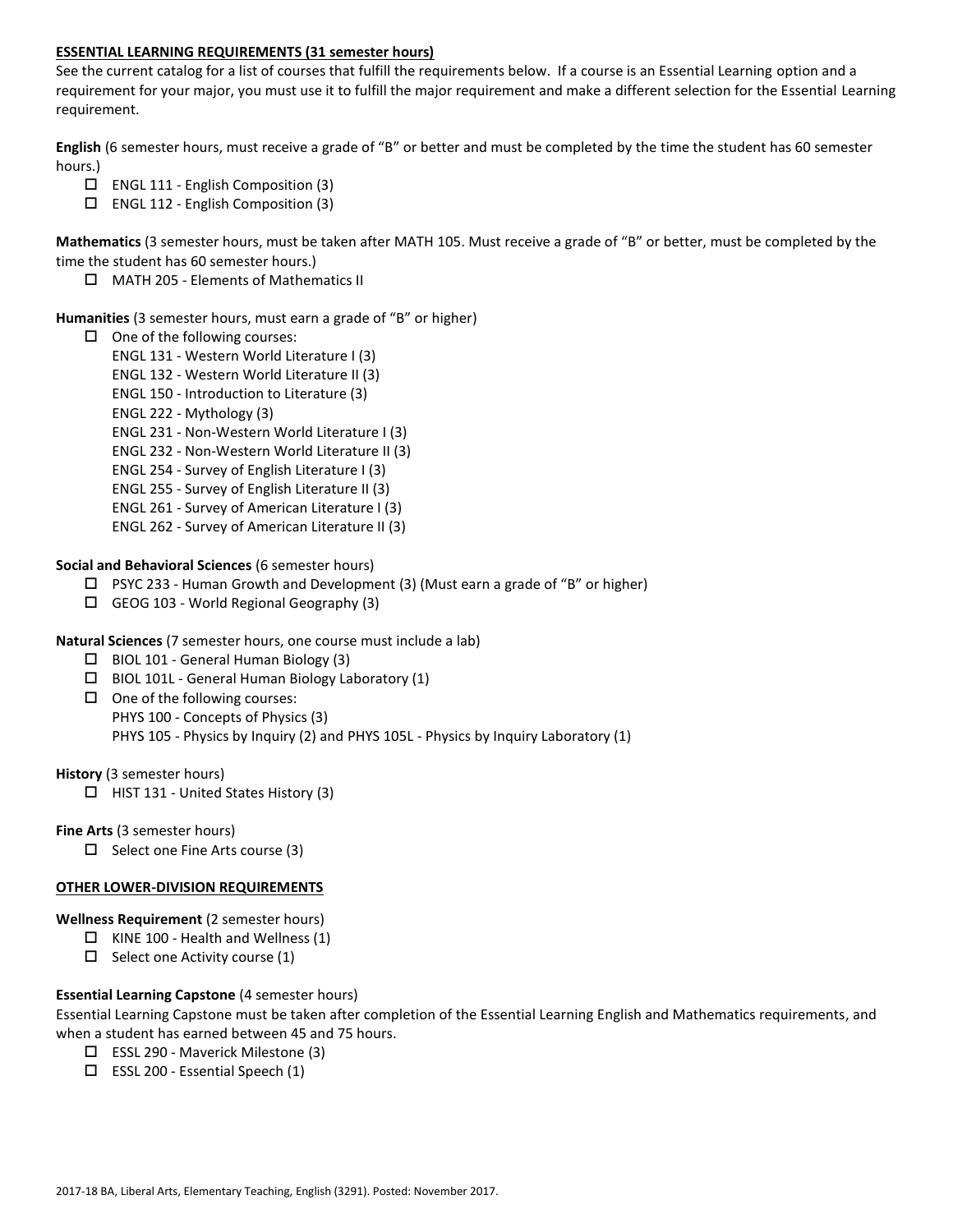### **BA, LIBERAL ARTS ELEMENTARY EDUCATION, ENGLISH REQUIREMENTS**

### **Literacy** (9 semester hours)

- ENGL 240 Children's Literature (3)
- $\square$  ENGL 241 Imaginative Writing (3)
- $\square$  ENGL 343 Language systems and Linguistic Diversity

# **Mathematics** (6 semester hours)

- $\Box$  MATH 105 Elements of Mathematics I (3) (Must earn a grade of "B" or higher.)
- MATH 301 Mathematics for Elementary Teachers (3)

# **Kinesiology** (3 semester hours)

 $\Box$  KINE 321 - Physical Activity and Health in the Classroom (3)

# **Social Sciences** (9 semester hours)

- □ POLS 101 American Government (3)
- ECON 201 Principles of Macroeconomics (3)
- $\Box$  HIST 225 History of Colorado (3)

# **Science** (6 semester hours)

- $\Box$  CHEM 100 Chemistry and Society (3)
- GEOL 100 Survey of Earth Science (3)

# **Art** (3 semester hours)

 $\Box$  ARTD 410 - Elementary Art Education Methods (3)

# **English Content Area Required Courses** (6 semester hours)

- $\square$  ENGL 210 Introduction to Literary Studies (3)
- $\square$  ENGL 451 Structure of the English Language (3)

# **Upper Division Literature** (6 semester hours)

Select two of the following courses:

- ENGL 301 Classical Greek and Latin Literature (3)
- ENGL 311 English Medieval Literature (3)
- ENGL 313 English Renaissance Literature (3)
- ENGL 314 American Literature to 1830 (3)
- ENGL 315 American Literature 1830-1870 (3)
- ENGL 316 American Literature 1870-1900 (3)
- ENGL 330 Women in World Thought and Literature (3)
- ENGL 335 The Bible as Literature (3)
- ENGL 355 Shakespeare (3)
- ENGL 365 Literature for Young Adults (3)
- ENGL 370 Major Author (3)
- ENGL 435 American Literature 1900-1945 (3)
- ENGL 436 American Literature 1945-Present (3)
- ENGL 438 Ethnic Experiences in U.S. Literature (3)
- ENGL 440 History of the English Language (3)
- ENGL 470 18th Century British Literature (3)
- ENGL 471 British Romanticism (3)
- ENGL 475 Victorian Literature (3)
- ENGL 478 20th Century British Literature (3)
- **\_\_\_\_\_\_\_\_\_\_\_\_\_\_\_\_\_\_\_\_\_\_\_\_\_\_\_\_\_\_\_\_\_\_\_\_\_\_\_\_\_\_\_\_\_\_\_\_\_\_\_\_\_\_\_\_\_\_\_\_ \_\_\_\_\_\_\_\_\_\_\_\_\_\_\_\_\_\_\_\_\_\_\_\_\_\_\_\_\_\_\_\_\_\_\_\_\_\_\_\_\_\_\_\_\_\_\_\_\_\_\_\_\_\_\_\_\_\_\_\_**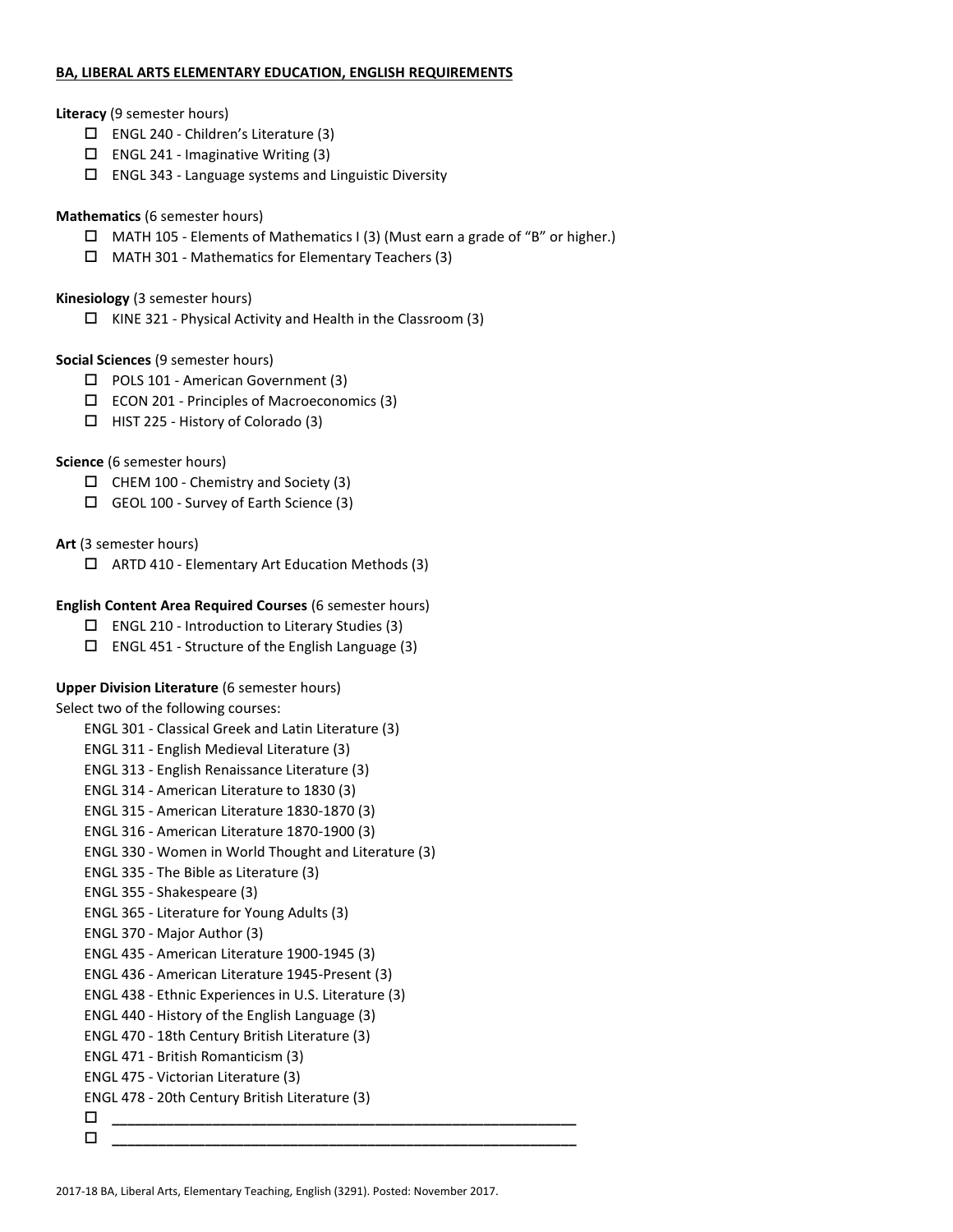### **Upper Division English Elective** (3 semester hours)

 $\Box$  One of the following courses: ENGL 380 - Memoir and Creative Non-Fiction (3) ENGL 381 - Creative Writing: Fiction (3) ENGL 382 - Creative Writing: Crafting Fiction (3) ENGL 383 - Creative Writing: Poetry (3) ENGL 384 - Art of the Essay (3) ENGL 385 - Technical and Professional Writing (3) ENGL 386 - Roots of Modern Rhetoric (3) ENGL 387 - Literary Editing and Publishing (1) ENGL 388 - Creative Writing: Crafting Poetry (3) ENGL 390 - Introduction to Film Studies (3) ENGL 395 - Independent Study (1-3) ENGL 396 - Topics (1-3) ENGL 415 - American Folklore (3) ENGL 423 - Genre Studies (3) ENGL 451 - Structure of the English Language (3) ENGL 492 - Seminar in Writing (3) ENGL 495 - Independent Study (1-3) ENGL 496 - Topics (1-3)

**Elementary Education Requirements** (38 semester hours) (840 field experience hours)

Program Requirements: ENGL 111, ENGL 112, PSYC 233, EDUC 115 and 215, and MATH 105 (all with a grade of B or better) and formal acceptance to the Teacher Education Program

- $\square$  EDUC 115 What It Means to be an Educator (1) (8 field experience hours)
- $\square$  EDUC 215 Teaching as a Profession (1) (12 field experience hours)
- EDUC 341 Pedagogy and Assessment: K-6/Elementary (3) (20 field experience hours)
- $\square$  EDUC 343 Teaching to Diversity (3) (20 field experience hours)
- $\Box$  EDUC 374 Exceptional and English Language Learners in the Inclusive Classroom (3)
- EDUC 378 Technology for K-12 Educators (1)
- $\Box$  EDUC 440 Methods of Teaching Language and Literacy: Early Childhood (3) (40 field experience hours)
- $\square$  EDUC 441 Methods of Teaching Language and Literacy: Elementary (3) (80 field experience hours)
- $\Box$  EDUC 451 Methods of Teaching Mathematics: Early Childhood/Elementary (3) (60 field experience hours)
- EDUC 461 Methods of Teaching Science and Social Science: Early Childhood/Elementary (3)
- $\square$  EDUC 471 Educational Assessment (1)
- $\square$  EDUC 475 Classroom Management (1)
- EDUC 499C Teaching Internship and Colloquia: Elementary (12) (600 field experience hours)

All EDUC prefix courses listed above must be completed with a grade of B or better to progress through the program sequence.